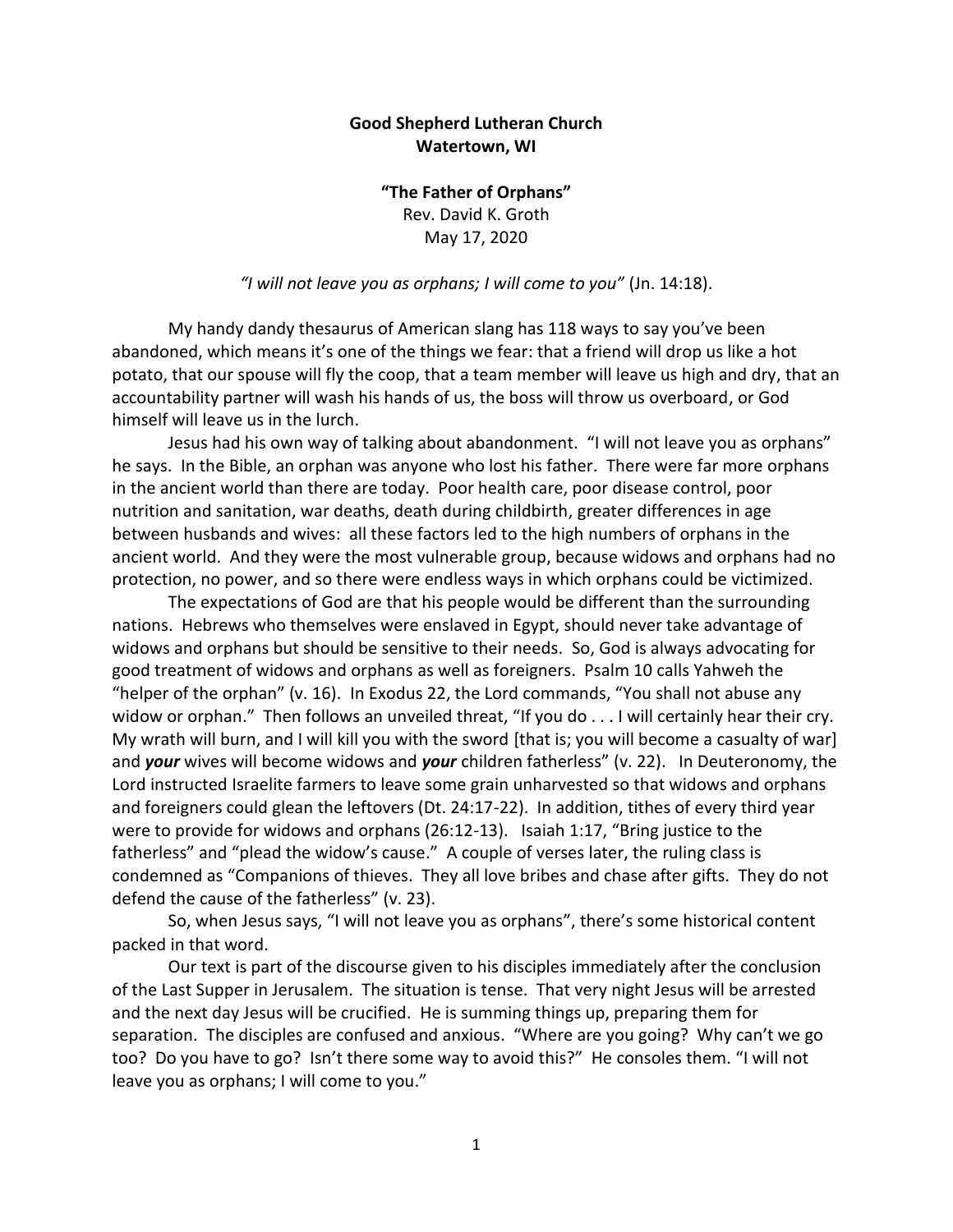It is an important part of biblical theology. Genesis 28, "I am with you and will watch over you wherever you go . . . I will not leave you" (v. 15). Joshua 1, "As I was with Moses, so I will be with you; I will never leave you nor forsake you" (v. 5). In a sense, God is adopting a people, the Israelites, as his own. Exodus 6, "I will take you as my own people, and I will be your God." (v. 7). Remember what Moses told Pharaoh? "This is what the LORD says: 'Israel is my firstborn son . . . Let my son go.'" Despite all the disobedience and wickedness, it remains a strong promise of Scripture, a promise that Jesus repeats here, "I will not leave you as orphans." Because orphans no longer have a living biological father, Psalm 68 calls Yahweh the "father of orphans" (v. 5).

Paul picks up on this. In Ephesians 1 Paul writes, "In love God predestined us to be adopted as His sons through Jesus Christ" (Eph. 1:4-5). In a sense God took us and adopted us as his own. Romans 8, "We are God's children now, and if we are children, then we are heirs – heirs of God and co—heirs with Christ."

When an adopted child grows and matures, he or she often wants to know how he was adopted. One good answer is, "We chose you. You weren't just assigned to us. We picked you. We saw pictures of you, heard about you, read about you and said, 'that's the one for us!'"

"You did not choose me" Jesus says in the next chapter, "but I chose you . . ." (Jn. 15:16). The child does not adopt parents; the parents adopt the child. It's not as if you gave your life over to God. He gave his life over for you and redeemed you on the cross. In Holy Baptism, God loved you first, like a parent adopting a child, long before you ever came around to loving him. And he loves us, not for any attributes we have, but because he loves us. In Isaiah 49, God says, "Even if a mother could forget her child, I will not forget you. I have carved you in the palm of My hand" (v. 15).

Realize God usually chooses to work through his church to be present with us, so that we are not abandoned as orphans. An example: In the ancient world, unwanted children were simply taken outside the city gates and abandoned. Many died of exposure, some were taken in to serve eventually as slaves. The early Christians changed that, they started going around and picking up these abandoned babies.

Adoption was already known in the ancient world, but it was typically done by family or friends of the deceased. The early church fathers changed that and strongly advocated adoption as a way of addressing the needs of all these orphans. Christian couples who were childless were especially encouraged to adopt.

By the way, the first orphanage was the invention of Christians trying to care for so many abandoned children. It was unique to us, and that long history extends even to today. Karen Schempf recently volunteered at a Christian orphanage in Uganda. Years ago, a team from Good Shepherd volunteered at a Christian orphanage in India. I'm currently supporting an orphan in Kenya through our Synod's mission known as "Christ's Care for Children". He's 13. We write back and forth. His mother is very poor, and unable to care for him . . . but for relatively few American dollars he's able to go to one of the residential Lutheran schools our synod operates in Kenya. Pastor Schempf has visited these schools and seen them in action and says they are doing very good work. (If you want to know more, talk to me. It's a great way of extending God's care and concern to orphans or children at risk.) "I will not leave you as orphans. I will come to you." Again, God usually works through his church to be present with us.